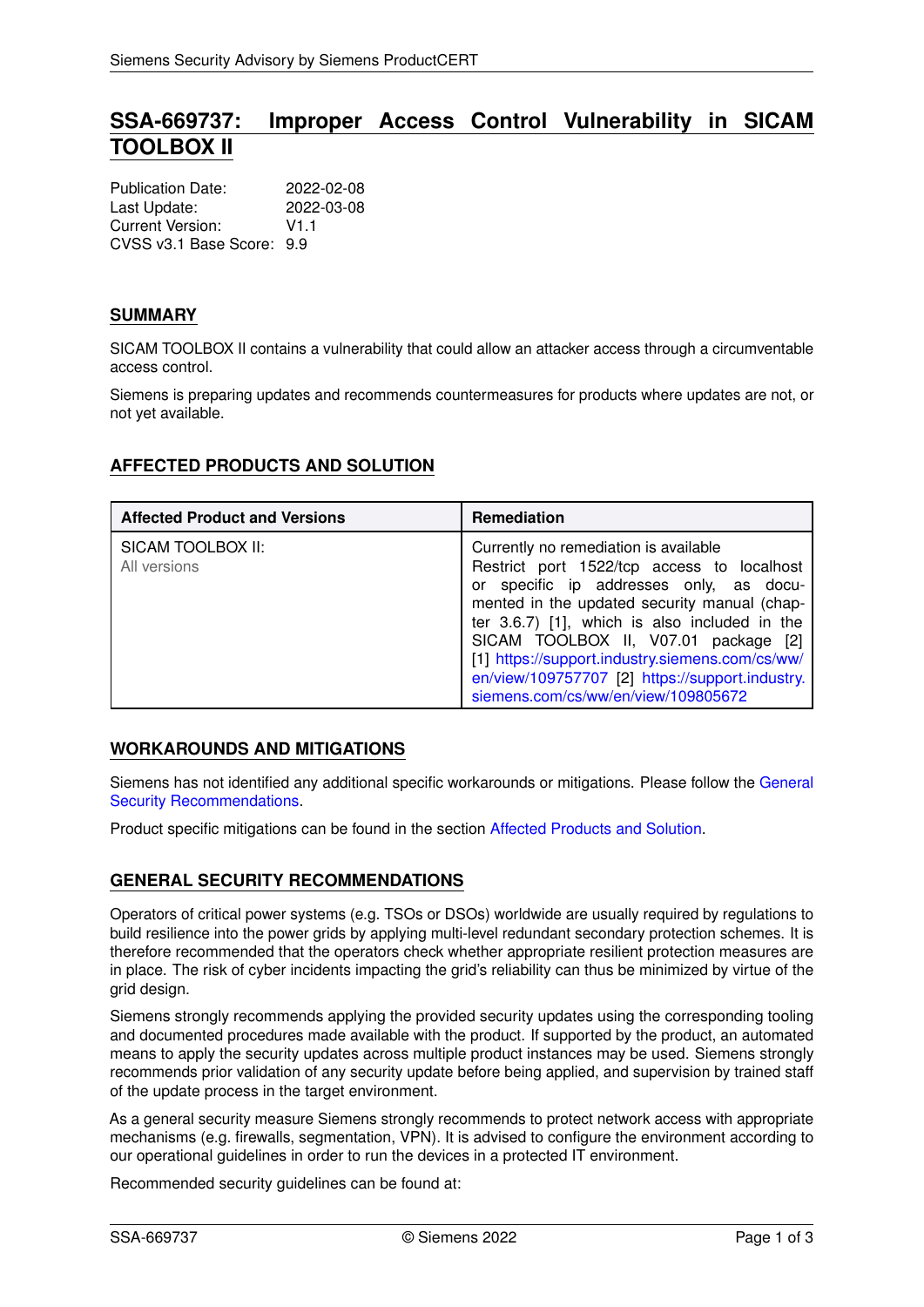<https://www.siemens.com/gridsecurity>

## **PRODUCT DESCRIPTION**

SICAM TOOLBOX II is an engineering solution for plants and systems of all sizes. It allows data collection, data modeling, configuration, and parameterization. It is used for engineering of process information for the automation and central control-room systems.

## **VULNERABILITY CLASSIFICATION**

The vulnerability classification has been performed by using the CVSS scoring system in version 3.1 (CVSS v3.1) [\(https://www.first.org/cvss/\)](https://www.first.org/cvss/). The CVSS environmental score is specific to the customer's environment and will impact the overall CVSS score. The environmental score should therefore be individually defined by the customer to accomplish final scoring.

An additional classification has been performed using the CWE classification, a community-developed list of common software security weaknesses. This serves as a common language and as a baseline for weakness identification, mitigation, and prevention efforts. A detailed list of CWE classes can be found at: [https://cwe.mitre.org/.](https://cwe.mitre.org/)

Vulnerability CVE-2021-45106

Affected applications use a circumventable access control within a database service. This could allow an attacker to access the database.

CVSS v3.1 Base Score 9.9

CVSS Vector [CVSS:3.1/AV:N/AC:L/PR:L/UI:N/S:C/C:H/I:H/A:H/E:P/RL:T/RC:C](https://www.first.org/cvss/calculator/3.1#CVSS:3.1/AV:N/AC:L/PR:L/UI:N/S:C/C:H/I:H/A:H/E:P/RL:T/RC:C) CWE CWE-798: Use of Hard-coded Credentials

### **ACKNOWLEDGMENTS**

Siemens thanks the following parties for their efforts:

- Thomas Riedmaier from Siemens Energy for reporting the vulnerability
- Matan Dobrushin and Eran Jacob from OTORIO for reporting the vulnerability

### **ADDITIONAL INFORMATION**

The security manual is included within the [SICAM TOOLBOX II package](https://support.industry.siemens.com/cs/ww/en/view/109805672) that can be downloaded from SIOS.

For further inquiries on security vulnerabilities in Siemens products and solutions, please contact the Siemens ProductCERT:

<https://www.siemens.com/cert/advisories>